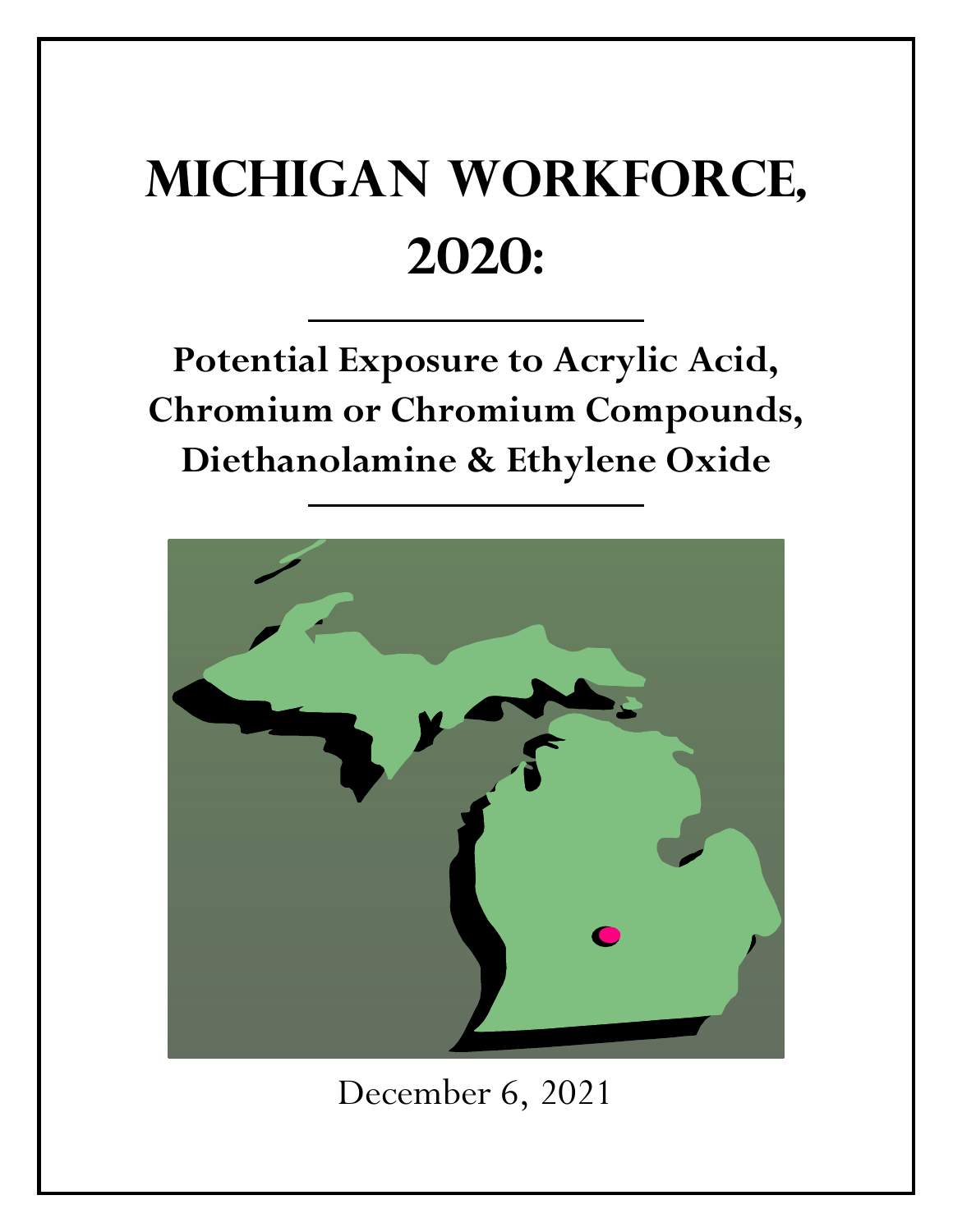## **Michigan State University Department of Medicine Division of Occupational & Environmental Medicine**

West Fee Hall 909 Wilson Rd, Room 117 East Lansing, MI 48824 517-353-1846 Hailey TenHarmsel, MS Kenneth D. Rosenman, MD Mary Jo Reilly, MS

There are many resources available to help employers, employees, health care professionals and others understand more about work-related asthma. Links to these resources can be found at: **www.oem.msu.edu**.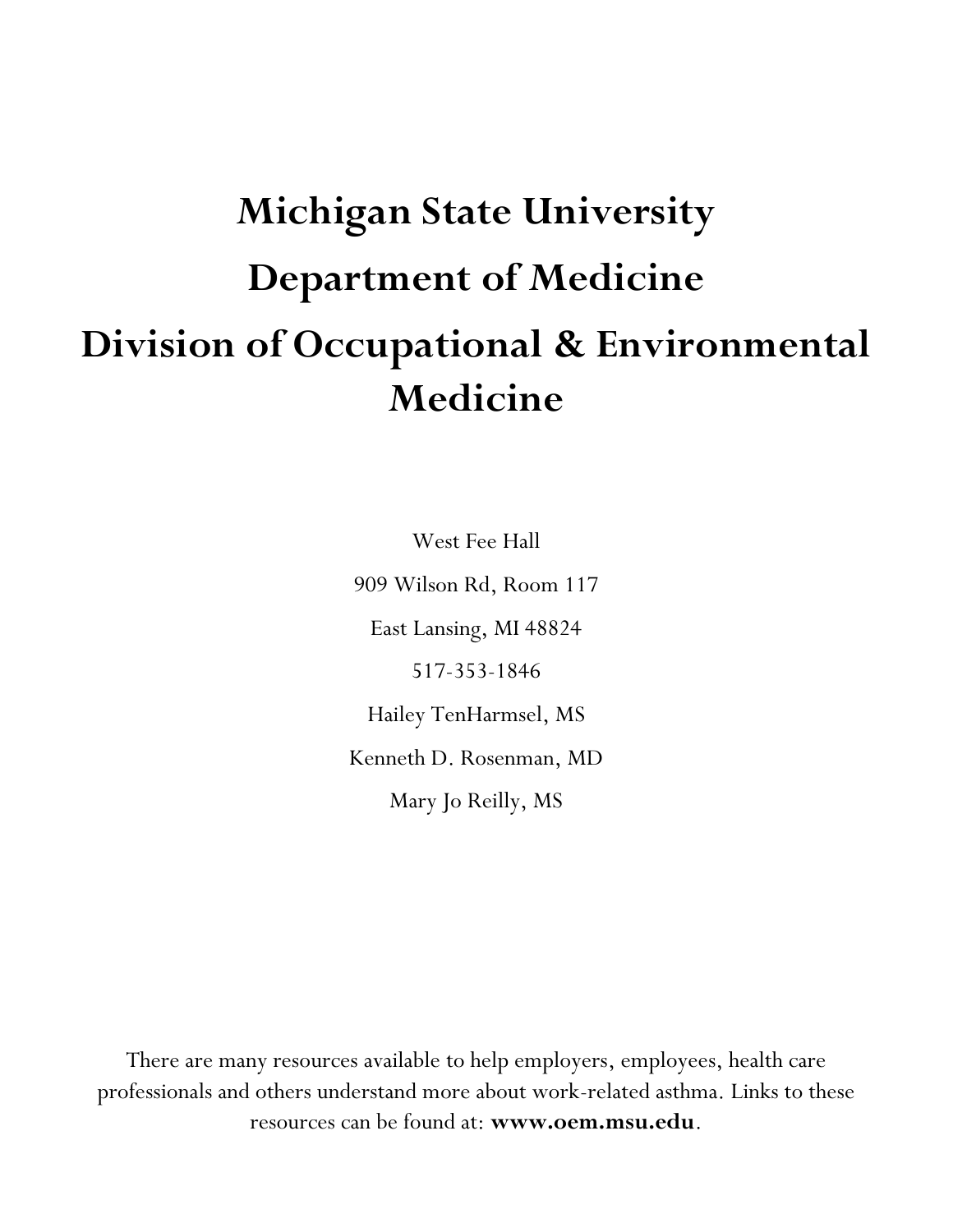## **Michigan Workforce, 2020: Potential Exposure to Acrylic Acid, Chromium or Chromium Compounds, Diethanolamine & Ethylene Oxide**

Michigan companies using select chemicals capable of causing asthma were identified through the United States Environmental Protection Agency (EPA) Toxic Release Inventory (TRI) to characterize potential exposure among workers. Companies are required to report select chemicals, including some that cause asthma, if usage exceeds 10,000 pounds per year and the company has a minimum of 10 employees. Chemical used among Michigan workers reviewed in this report include: acrylic acid, chromium or chromium compounds, diethanolamine and ethylene oxide. These chemicals are part of the 650 substances whose usage requires reporting to the EPA. Similar information on exposures to isocyanates, maleic anhydride and methyl methacrylate can be found in the 2019 Annual Report: Tracking Work Related Asthma in Michigan, Tables 22 and 23 (www.oem.msu.edu).

In addition, the Michigan Department of Environment, Great Lakes, and Energy (EGLE, formerly the Department of Environmental Quality, DEQ) provided the names of companies that used the same select chemicals capable of causing asthma, listed in the Michigan Facilities' Guide to SARA Title III, Emergency Planning and Release Report. Companies reporting to EGLE must meet a threshold quantity of 25,000 pounds manufactured or 10,000 pounds otherwise used in company activities.

Data on the total number of employees working in the facilities identified were gathered from online searches using Manta, Dun and Bradstreet, and CareerOneStop.org business finder. The total number of workers in Michigan counties was obtained from the Michigan Labor Market Information, Data Explorer (http://milmi.org). Percentages of potentially exposed workers by county were calculated.

In 2020, there were five companies that reported use of acrylic acid with 713 potentially exposed workers (Table A). One hundred sixty-eight facilities reported usage of chromium or chromium compounds with 58,146 employees potentially exposed (Table B). Number of facilities are reported for Table B as some companies have multiple facilities in different counties. Eighteen companies reported diethanolamine use with 2,582 potentially exposed workers (Table C). Six companies reported ethylene oxide use with 2,627 potentially exposed workers (Table D). Percentages of the workforce potentially exposed to these chemicals in each county were calculated and are listed in their respective tables.

All the chemicals analyzed in this report have been reported in the medical literature to cause asthma as respiratory sensitizers except for ethylene oxide, which is capable of causing Reactive Airways Dysfunction Syndrome (RADS). Company information from EGLE did not exactly match the companies reported in the EPA TRI data. The EGLE, unlike EPA TRI data, lists all companies that meet threshold amounts regardless of employee size or facility type. However, a greater number of companies were reported through the EPA TRI database, likely related to the threshold amount for reporting, which is lower than that for the EGLE. Limitations of the data reported are: there was underestimation of employees at risk because non-manufacturing companies are not required by law to report chemical use to the EPA, as well as companies using or manufacturing less than the specified amounts that trigger reporting. The EGLE data also share the potential for under-estimation of risk for companies that do not meet the threshold for reporting. In addition, over-estimates for both EPA and EGLE data were generated because total employee counts included all individuals working for a company, even though it is likely that not all workers in a company would have jobs assignments that would cause them to have a potential exposure to the reported chemical.

## **Sources:**

- ¨ Business Finder at: www.careeronestop.org, accessed 12-1-2021.
- ¨ Manta.com, accessed 12-1-2021.
- ¨ Dun & Bradstreet www.dnb.com, accessed 12-1-2021
- ¨ Michigan Labor Market Information, Unemployment Statistics (LAUS): 2020 Data Explorer, accessed 12-1-2021 at: http://milmi.org.
- ¨ Toxic Release Inventory (TRI) Explorer, Releases: Facility Report, 2020 for select chemicals, accessed 12-1-2021 at: https://enviro.epa.gov/triexplorer/tri\_release.chemical.
- ¨ SARA Title III-Toxic Chemical Release Inventory. Michigan Department of Environment, Great Lakes, and Energy, FOIA request for calendar year 2020 data obtained 11-29-2021.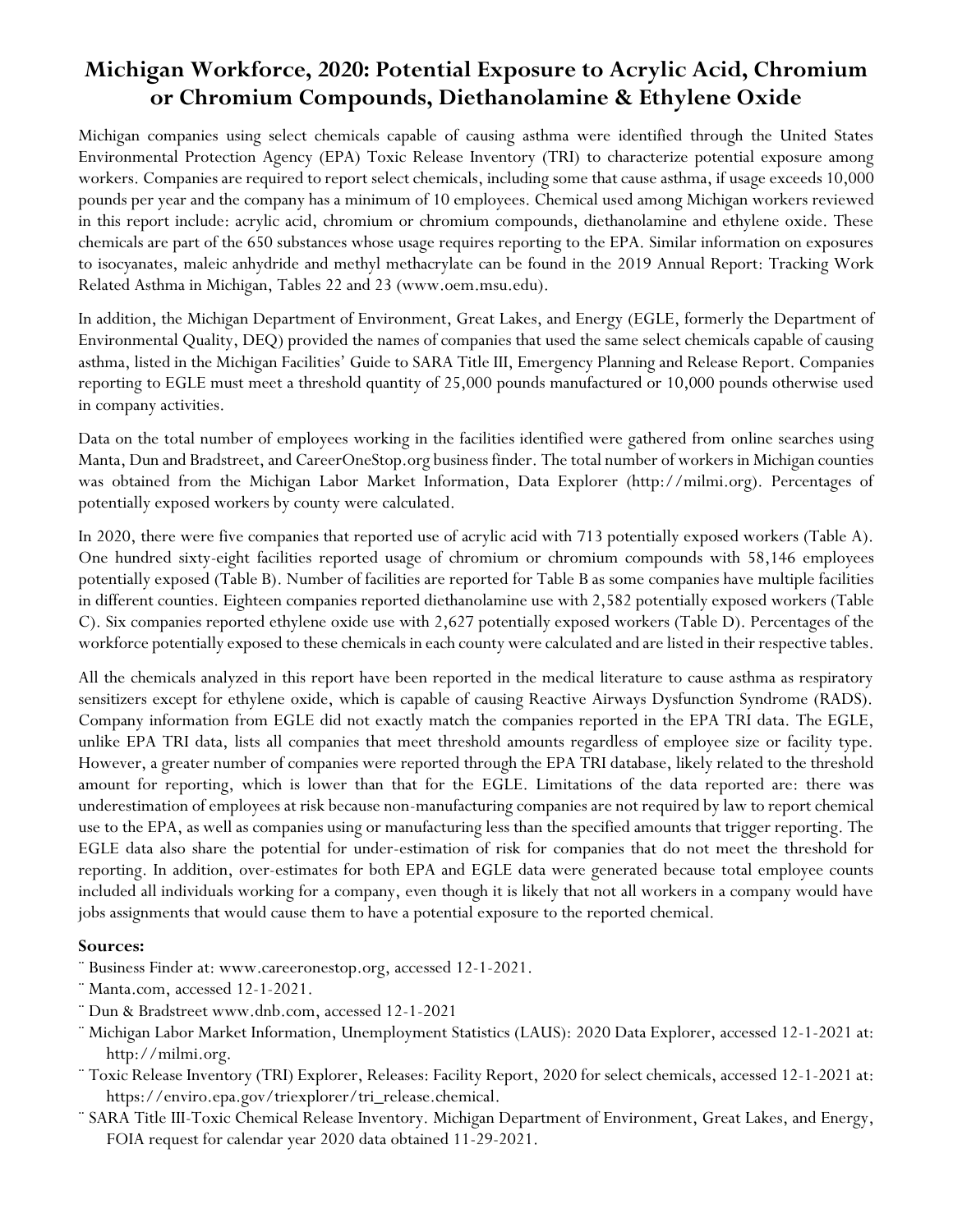|  |  | Table A—Michigan Workers Employed in Facilities that Use or Manufacture Acrylic Acid, by County: 2020 |  |  |  |
|--|--|-------------------------------------------------------------------------------------------------------|--|--|--|
|--|--|-------------------------------------------------------------------------------------------------------|--|--|--|

| <b>TRI</b> | <b>EGLE</b> | County         | <b>Company Name</b>                                  | # Workers<br>Employed<br>in Acrylic<br>Acid<br>Using<br><b>Facilities</b> | Total #<br>Workers<br>in the<br>County | $%$ of<br>County<br>Workforce<br>Potentially<br><b>Exposed</b><br>to Acrylic<br>Acid |
|------------|-------------|----------------|------------------------------------------------------|---------------------------------------------------------------------------|----------------------------------------|--------------------------------------------------------------------------------------|
|            |             | <b>INGHAM</b>  | <b>AURORA SPECIALTY</b><br><b>CHEMISTRIES</b>        | 32                                                                        | 136006                                 | < 0.1                                                                                |
|            |             | <b>JACKSON</b> | <b>ROYAL ADHESIVES &amp;</b><br>SEALANTS/H.B. FULLER | 300                                                                       | 67407                                  | 0.4                                                                                  |
|            |             | <b>MIDLAND</b> | TRINSEO - MI OPERATIONS                              | 36                                                                        | 36742                                  | 0.1                                                                                  |
|            |             | <b>WAYNE</b>   | <b>BASF CORP</b>                                     | 300                                                                       | 686888                                 | < 0.1                                                                                |
|            |             |                | EQ DETROIT INC                                       | 45                                                                        |                                        |                                                                                      |
|            |             | <b>TOTAL</b>   |                                                      | 713                                                                       | 927043                                 | $0.1$                                                                                |

Table B—Michigan Workers Employed in Facilities that Use or Manufacture Chromium or Chromium Compounds, by County: 2020

| <b>TRI</b>   | <b>EGLE</b> | County         | <b>Company Name</b>                                                 | # Workers<br>Employed<br>in<br>Chromium<br>Using<br><b>Facilities</b> | Total #<br>Workers<br>in the<br>County | $%$ of<br>County<br>Workforce<br>Potentially<br><b>Exposed</b><br>to<br>Chromium |
|--------------|-------------|----------------|---------------------------------------------------------------------|-----------------------------------------------------------------------|----------------------------------------|----------------------------------------------------------------------------------|
| 1            |             | <b>ALLEGAN</b> | L & W                                                               | 375                                                                   | 57710                                  | 1.0                                                                              |
| $\mathbf{1}$ |             |                | <b>TRANS-MATIC MFG</b>                                              | 180                                                                   |                                        |                                                                                  |
| $\mathbf{1}$ |             | <b>ALPENA</b>  | <b>LAFARGE MIDWEST</b>                                              | 375                                                                   | 12224                                  | 3.1                                                                              |
| $\mathbf{1}$ |             | <b>ANTRIM</b>  | ANCHOR LAMINA AMERICA                                               | 175                                                                   | 9213                                   | 5.7                                                                              |
| $\mathbf{1}$ |             |                | EAST JORDAN FOUNDRY                                                 | 350                                                                   |                                        |                                                                                  |
| $\mathbf{1}$ |             | <b>BARRY</b>   | <b>HASTINGS MFG</b>                                                 | 260                                                                   | 29033                                  | 1.8                                                                              |
| $\mathbf{1}$ |             |                | MIDDLEVILLE TOOL & DIE                                              | 260                                                                   |                                        |                                                                                  |
| 1            |             |                | <b>BAY CAST - CENTER ST &amp;</b>                                   | 200                                                                   |                                        |                                                                                  |
|              |             | <b>BAY</b>     | WEBSTER ST PLANTS                                                   |                                                                       | 45009                                  | 0.5                                                                              |
| $\mathbf{1}$ |             |                | STRAITS WOOD TREATING                                               | 30                                                                    |                                        |                                                                                  |
| $\mathbf{1}$ |             |                | <b>GAST MFG</b>                                                     | 367                                                                   |                                        |                                                                                  |
| $\mathbf{1}$ |             | <b>BERRIEN</b> | <b>NCP COATINGS</b>                                                 | 125                                                                   | 66476                                  | 0.8                                                                              |
| $\mathbf{1}$ |             |                | <b>NILES STEEL TANK</b>                                             | 35                                                                    |                                        |                                                                                  |
| 1            |             |                | <b>ARCOSA SHORING - MENDON</b>                                      | 150                                                                   |                                        |                                                                                  |
| $\mathbf{1}$ |             |                | <b>ASAMA COLDWATER MFG</b>                                          | 340                                                                   |                                        |                                                                                  |
| 1            |             | <b>BRANCH</b>  | <b>BLUEWATER THERMAL -</b>                                          | 300                                                                   | 18148                                  | 4.7                                                                              |
|              |             |                | <b>COLDWATER</b>                                                    |                                                                       |                                        |                                                                                  |
| $\mathbf{1}$ |             |                | <b>HC STARCK</b>                                                    | 64                                                                    |                                        |                                                                                  |
| $\mathbf{1}$ |             |                | <b>ARCOSA SHORING - M-60</b>                                        | 75                                                                    |                                        |                                                                                  |
| $\mathbf{1}$ |             | <b>CALHOUN</b> | <b>BREMBO HOMER FOUNDRY</b>                                         | 300                                                                   | 55844                                  | 3.2                                                                              |
| 1            |             |                | <b>CLARIANT PLASTICS &amp;</b><br><b>COATINGS - ALBION FACILITY</b> | 300                                                                   |                                        |                                                                                  |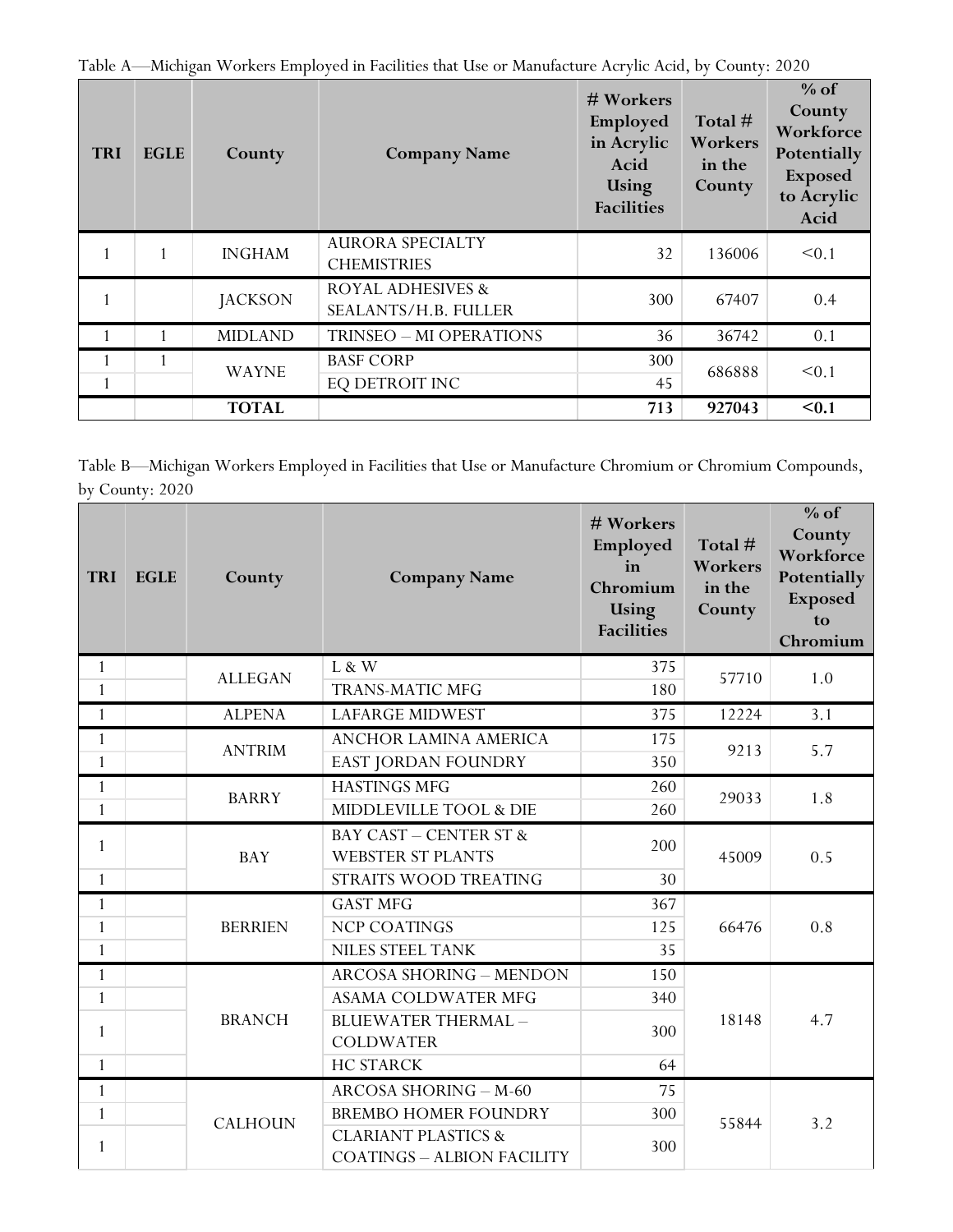| <b>TRI</b>   | <b>EGLE</b>  | County                          | <b>Company Name</b>                                       | # Workers<br>Employed<br>in<br>Chromium<br>Using<br><b>Facilities</b> | Total #<br>Workers<br>in the<br>County | $%$ of<br>County<br>Workforce<br>Potentially<br><b>Exposed</b><br>to<br>Chromium |
|--------------|--------------|---------------------------------|-----------------------------------------------------------|-----------------------------------------------------------------------|----------------------------------------|----------------------------------------------------------------------------------|
| 1            |              |                                 | <b>KNAUF INSULATION</b>                                   | 130                                                                   |                                        |                                                                                  |
| $\mathbf{1}$ |              | CALHOUN,                        | MUSASHI AUTO PARTS                                        | 500                                                                   |                                        |                                                                                  |
| $\mathbf{1}$ |              | continued                       | <b>OMEGA CASTINGS</b>                                     | 55                                                                    |                                        |                                                                                  |
| $\mathbf{1}$ |              |                                 | STELMI AMERICA                                            | 55                                                                    |                                        |                                                                                  |
| $\mathbf{1}$ |              |                                 | TENNECO AUTOMOTIVE                                        | 375                                                                   |                                        |                                                                                  |
| $\mathbf{1}$ |              | CASS                            | <b>MIDWEST TIMBER</b>                                     | 55                                                                    | 22327                                  | 0.2                                                                              |
| $\mathbf{1}$ |              | <b>CHARLEVOIX</b>               | <b>ST MARYS CEMENT</b>                                    | 300                                                                   | 11405                                  | 0.3                                                                              |
| 1            |              | <b>CLINTON</b>                  | <b>MAHLE ENGINE</b><br><b>COMPONENTS</b>                  | 300                                                                   | 37463                                  | 0.8                                                                              |
| 1            |              | <b>DICKINSON</b>                | <b>BOSS PRODUCTS/TORO CO</b>                              | 300                                                                   | 11347                                  | 7.1                                                                              |
| $\mathbf{1}$ |              |                                 | <b>GREDE - IRON MOUNTAIN</b>                              | 500                                                                   |                                        |                                                                                  |
| $\mathbf{1}$ |              | <b>EATON</b>                    | LINN PRODUCTS                                             | 300                                                                   | 51803                                  | 0.6                                                                              |
| 1            |              | <b>GRAND</b><br><b>TRAVERSE</b> | <b>CENTURY SPECIALTIES</b>                                | 175                                                                   | 44869                                  | 0.4                                                                              |
| $\mathbf{1}$ |              | <b>GRATIOT</b>                  | <b>AIRCRAFT PRECISION</b>                                 | 60                                                                    | 16497                                  | 0.4                                                                              |
| $\mathbf{1}$ |              | <b>HILLSDALE</b>                | TENNECO AUTOMOTIVE                                        | 375                                                                   | 18261                                  | 2.1                                                                              |
| $\mathbf{1}$ |              |                                 | <b>BLUE DIAMOND STEEL</b><br><b>CASTING</b>               | 200                                                                   | 14231                                  | 8.8                                                                              |
| 1            |              | <b>HURON</b>                    | <b>HURON CASTING</b>                                      | 300                                                                   |                                        |                                                                                  |
| $\mathbf{1}$ |              |                                 | TOWER AUTOMOTIVE TOOL                                     | 750                                                                   |                                        |                                                                                  |
| $\mathbf{1}$ |              |                                 | ARCOSA SHORING/<br>EFFICIENCY PRODUCTION                  | 300                                                                   |                                        |                                                                                  |
| 1            |              | <b>INGHAM</b>                   | ORCHID ORTHOPEDIC<br><b>SOLUTIONS</b>                     | 615                                                                   | 136006                                 | 1.2                                                                              |
| $\mathbf{1}$ | $\mathbf{1}$ |                                 | SYMMETRY MED/TECOMET-<br><b>AURELIUS &amp; ENTERPRISE</b> | 375                                                                   |                                        |                                                                                  |
| $\mathbf{1}$ |              |                                 | TENNECO AUTOMOTIVE                                        | 300                                                                   |                                        |                                                                                  |
| 1            |              | <b>IONIA</b>                    | THK RHYTHM AUTOMOTIVE                                     | 300                                                                   | 28000                                  | 3.2                                                                              |
| $\mathbf{1}$ |              |                                 | <b>VENTRA IONIA MAIN</b>                                  | 585                                                                   |                                        |                                                                                  |
| 1            |              |                                 | <b>MORBARK</b>                                            | 750                                                                   |                                        |                                                                                  |
| $\mathbf{1}$ |              | <b>ISABELLA</b>                 | THE DELFIELD CO                                           | 875                                                                   | 30354                                  | 6.6                                                                              |
| $\mathbf{1}$ |              |                                 | <b>UNIFIED BRANDS - RANDELL</b>                           | 375                                                                   |                                        |                                                                                  |
| 1            |              |                                 | <b>CHEMETALL</b>                                          | 55                                                                    |                                        |                                                                                  |
| 1            |              | <b>JACKSON</b>                  | <b>ELM PLATING</b>                                        | 300                                                                   | 67407                                  | 2.3                                                                              |
| $\mathbf{1}$ |              |                                 | <b>GERDAU SPECIAL STEEL NA</b>                            | 1200                                                                  |                                        |                                                                                  |
| $\mathbf{1}$ |              |                                 | <b>FLOWSERVE CORP</b>                                     | 1100                                                                  |                                        |                                                                                  |
| $\mathbf{1}$ |              | <b>KALAMAZOO</b>                | <b>KAISER ALUMINUM</b><br><b>FABRICATED PRODUCTS</b>      | 200                                                                   | 122130                                 | 3.9                                                                              |
| $\mathbf{1}$ |              |                                 | PHARMACIA &<br>UPJOHN/PFIZER                              | 3500                                                                  |                                        |                                                                                  |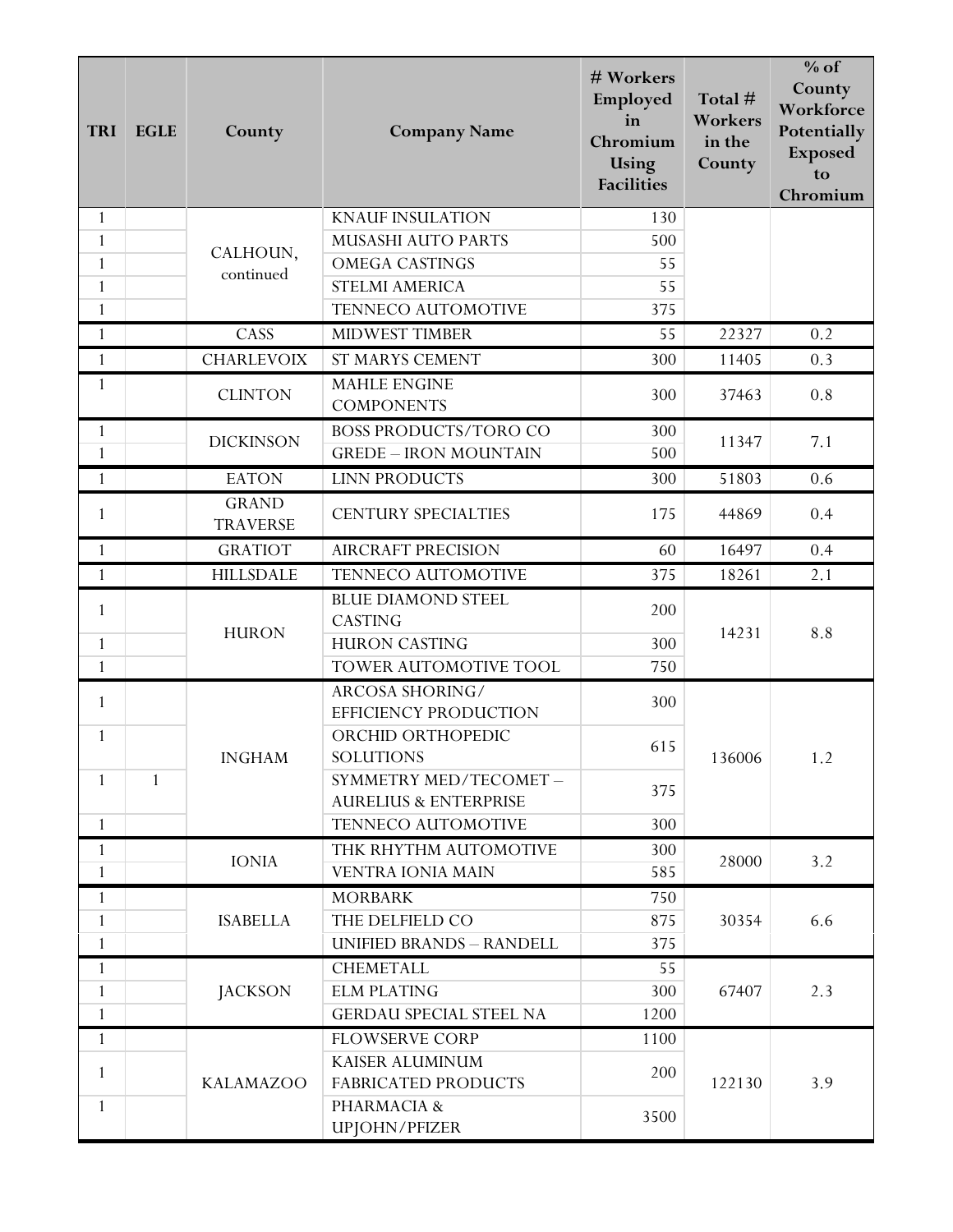| <b>TRI</b>   | <b>EGLE</b>  | County            | <b>Company Name</b>                                        | # Workers<br>Employed<br>in<br>Chromium<br>Using<br><b>Facilities</b> | Total #<br>Workers<br>in the<br>County | $%$ of<br>County<br>Workforce<br>Potentially<br><b>Exposed</b><br>to<br>Chromium |
|--------------|--------------|-------------------|------------------------------------------------------------|-----------------------------------------------------------------------|----------------------------------------|----------------------------------------------------------------------------------|
| 1            |              |                   | ALLIED FINISHING -                                         | 300                                                                   |                                        |                                                                                  |
|              |              |                   | <b>BROADMOOR SE</b>                                        |                                                                       |                                        |                                                                                  |
| $\mathbf{1}$ |              |                   | <b>AUTOCAM CORP</b>                                        | 300                                                                   |                                        |                                                                                  |
| $\mathbf{1}$ |              |                   | <b>BENTELER AUTO - HAGEN</b>                               | 375                                                                   |                                        |                                                                                  |
| $\mathbf{1}$ |              |                   | <b>BETZ INDUSTRIES</b>                                     | 300                                                                   |                                        |                                                                                  |
| $\mathbf{1}$ |              |                   | ELECTRO CHEMICAL<br><b>FINISHING</b>                       | 175                                                                   |                                        |                                                                                  |
| $\mathbf{1}$ |              |                   | <b>GM COMPONENTS HOLDINGS</b>                              | 500                                                                   |                                        |                                                                                  |
| $\mathbf{1}$ |              |                   | <b>HAVILAND ENTERPRISES</b>                                | 225                                                                   |                                        |                                                                                  |
| $\mathbf{1}$ |              | <b>KENT</b>       | <b>KNAPE &amp; VOGT MFG</b>                                | 591                                                                   | 330032                                 | 1.1                                                                              |
| $\mathbf{1}$ |              |                   | <b>LACKS ENTERPRISES - AIRLINE</b>                         | 166                                                                   |                                        |                                                                                  |
| $\mathbf{1}$ |              |                   | LACKS ENTERPRISES -<br><b>BARDEN</b>                       | 175                                                                   |                                        |                                                                                  |
| $\mathbf{1}$ |              |                   | PHILLIPS & JOHNSTON ROCK<br><b>RIVER FABRICATIONS</b>      | 75                                                                    |                                        |                                                                                  |
| $\mathbf{1}$ |              |                   | PLASTIC PLATE - KRAFT                                      | $\overline{7}$                                                        |                                        |                                                                                  |
| $\mathbf{1}$ |              |                   | RAPID ENGINEERING                                          | 75                                                                    |                                        |                                                                                  |
| $\mathbf{1}$ |              |                   | <b>STEELTECH</b>                                           | 70                                                                    |                                        |                                                                                  |
| $\mathbf{1}$ |              |                   | VI-CHEM CORP                                               | 300                                                                   |                                        |                                                                                  |
| $\mathbf{1}$ |              |                   | <b>KAMAX</b>                                               | 175                                                                   |                                        | 1.4                                                                              |
| $\mathbf{1}$ |              | <b>LAPEER</b>     | <b>LAPEER PLATING &amp; PLASTICS</b>                       | 300                                                                   | 35123                                  |                                                                                  |
| $\mathbf{1}$ |              | <b>LENAWEE</b>    | ERVIN TECHNOLOGIES                                         | 55                                                                    | 41492                                  | 0.1                                                                              |
| 1            | $\mathbf{1}$ |                   | <b>COR-MET</b>                                             | 35                                                                    |                                        |                                                                                  |
| $\mathbf{1}$ |              |                   | DIAMOND CHROME PLATING                                     | 75                                                                    |                                        |                                                                                  |
| 1            |              |                   | <b>EBERSPAECHER NA</b>                                     | 400                                                                   |                                        |                                                                                  |
| $\mathbf{1}$ |              | <b>LIVINGSTON</b> | PRECISION STAMPING                                         | 55                                                                    | 90819                                  | 1.0                                                                              |
| $\mathbf{1}$ |              |                   | PROGRESSIVE METAL<br><b>FORMING</b>                        | 35                                                                    |                                        |                                                                                  |
| $\mathbf{1}$ |              |                   | WYMAN-GORDON                                               | 294                                                                   |                                        |                                                                                  |
| $\mathbf{1}$ |              |                   | <b>AG SIMPSON USA</b>                                      | 35                                                                    |                                        |                                                                                  |
| 1            |              |                   | <b>BEACON PARK FINISHING</b>                               | 14                                                                    |                                        |                                                                                  |
| $\mathbf{1}$ |              |                   | <b>FRASER MFG</b>                                          | 75                                                                    |                                        |                                                                                  |
| 1            |              |                   | <b>HENKEL CORP</b>                                         | 300                                                                   |                                        |                                                                                  |
| $\mathbf{1}$ |              |                   | <b>INTERNATIONAL CASTING</b>                               | 55                                                                    |                                        |                                                                                  |
| 1            |              | <b>MACOMB</b>     | <b>INVECAST CORP</b>                                       | 25                                                                    | 386942                                 | 0.4                                                                              |
| $\mathbf{1}$ |              |                   | <b>MB AEROSPACE WARREN</b>                                 | 218                                                                   |                                        |                                                                                  |
| 1            |              |                   | <b>SAS GLOBAL</b>                                          | 250                                                                   |                                        |                                                                                  |
| $\mathbf{1}$ |              |                   | <b>SMS GROUP TECHNICAL</b><br><b>SERVICES - WARREN DIV</b> | 55                                                                    |                                        |                                                                                  |
| 1            |              |                   | <b>TOWER AUTO - CLINTON</b>                                | 375                                                                   |                                        |                                                                                  |
| $\mathbf{1}$ |              |                   | <b>WOLVERINE PLATING</b>                                   | 55                                                                    |                                        |                                                                                  |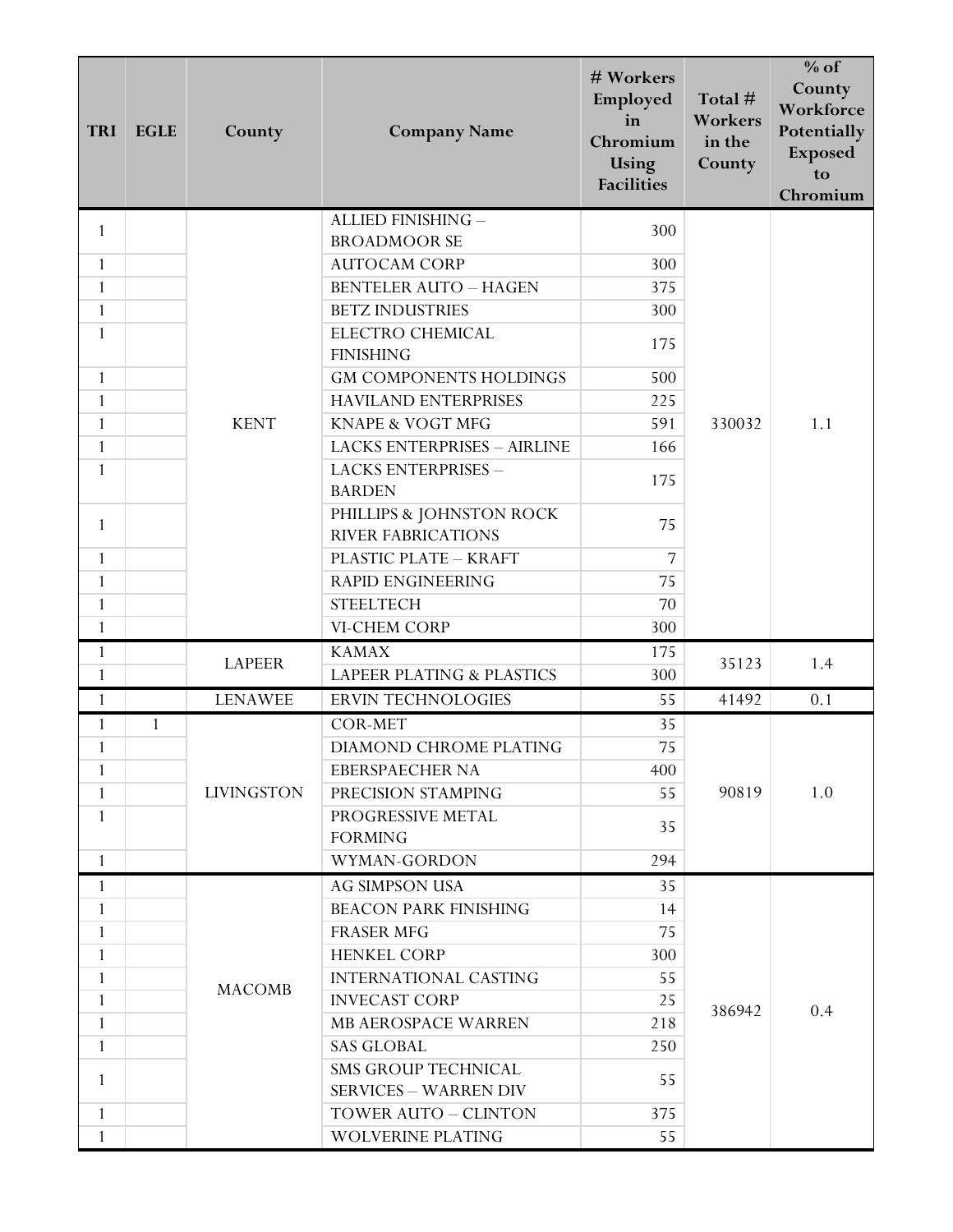| <b>TRI</b>   | <b>EGLE</b>  | County           | <b>Company Name</b>                                  | # Workers<br>Employed<br>in<br>Chromium<br>Using<br><b>Facilities</b> | Total #<br>Workers<br>in the<br>County | $%$ of<br>County<br>Workforce<br>Potentially<br><b>Exposed</b><br>to<br>Chromium |
|--------------|--------------|------------------|------------------------------------------------------|-----------------------------------------------------------------------|----------------------------------------|----------------------------------------------------------------------------------|
| 1            |              | <b>MANISTEE</b>  | PACKAGING CORP                                       | 55                                                                    | 9164                                   | 0.6                                                                              |
| $\mathbf{1}$ |              | <b>MECOSTA</b>   | SIMONDS INTERNATIONAL                                | 75                                                                    | 16740                                  | 0.4                                                                              |
| 1            |              | <b>MENOMINEE</b> | LE JONES                                             | 390                                                                   | 10008                                  | 3.9                                                                              |
| $\mathbf{1}$ |              | <b>MIDLAND</b>   | DDP SPECIALTY ELECTRONIC<br><b>MATERIALS</b>         | 740                                                                   | 36742                                  | 7.9                                                                              |
| $\mathbf{1}$ |              |                  | <b>DOW CHEMICAL</b>                                  | 2155                                                                  |                                        |                                                                                  |
| $\mathbf{1}$ |              | <b>MISSAUKEE</b> | <b>HYDROLAKE</b>                                     | 55                                                                    | 6291                                   | < 1.0                                                                            |
| $\mathbf{1}$ |              |                  | <b>LC MFG</b>                                        | 55                                                                    |                                        |                                                                                  |
| 1            |              |                  | DTE ELECTRIC - MONROE                                | 400                                                                   |                                        |                                                                                  |
| $\mathbf{1}$ |              | <b>MONROE</b>    | <b>GERDAU MACSTEEL -</b><br><b>MONROE</b>            | 375                                                                   | 67764                                  | 1.9                                                                              |
| $\mathbf{1}$ |              |                  | <b>JAYTEC</b>                                        | 55                                                                    |                                        |                                                                                  |
| $\mathbf{1}$ |              |                  | TAILOR WELDED BLANKS                                 | 430                                                                   |                                        |                                                                                  |
| $\mathbf{1}$ |              | <b>MONTCALM</b>  | MARVEL REFRIGERATION                                 | 300                                                                   | 25578                                  | 1.2                                                                              |
| 1            |              |                  | <b>CANNON - MUSKEGON</b>                             | 300                                                                   |                                        |                                                                                  |
| $\mathbf{1}$ |              |                  | <b>CWC TEXTRON</b>                                   | 300                                                                   |                                        |                                                                                  |
| $\mathbf{1}$ |              |                  | <b>EAGLE ALLOY</b>                                   | 375                                                                   |                                        |                                                                                  |
| $\mathbf{1}$ |              | <b>MUSKEGON</b>  | HOWMET CORP - PLANT 1 & 3                            | 175                                                                   | 68681                                  | 5.3                                                                              |
| $\mathbf{1}$ | $\mathbf{1}$ |                  | <b>HOWMET CORP - PLANT 4</b>                         | 125                                                                   |                                        |                                                                                  |
| $\mathbf{1}$ |              |                  | <b>HOWMET CORP - PLANT 10</b>                        | 2091                                                                  |                                        |                                                                                  |
| $\mathbf{1}$ |              |                  | TRAMEC SLOAN - FLEET<br><b>ENGINEERS</b>             | 300                                                                   |                                        |                                                                                  |
| 1            |              |                  | ADEPT PLASTIC FINISHING -<br>PLANT <sub>4</sub>      | 150                                                                   |                                        |                                                                                  |
| 1            |              |                  | ADEPT PLASTIC FINISHING -<br><b>PLANT 5</b>          | 55                                                                    |                                        |                                                                                  |
| 1            |              |                  | AMERICAN AXLE & MFG -<br>ROYAL OAK                   | 3000                                                                  |                                        |                                                                                  |
| 1            |              |                  | <b>COSMA BODY</b><br>ASSEMBLY/MAGNA                  | 750                                                                   |                                        |                                                                                  |
| $\mathbf{1}$ |              |                  | <b>EBERSPAECHER NA</b>                               | 300                                                                   |                                        |                                                                                  |
| $\mathbf{1}$ |              | <b>OAKLAND</b>   | <b>EMERALD STEEL PROCESSING</b><br>- MADISON HEIGHTS | 55                                                                    | 588572                                 | 1.1                                                                              |
| 1            |              |                  | <b>GIFFIN</b>                                        | 300                                                                   |                                        |                                                                                  |
| $\mathbf{1}$ |              |                  | <b>HENROB CORP</b>                                   | 86                                                                    |                                        |                                                                                  |
| 1            |              |                  | <b>MACDERMID</b>                                     | 38                                                                    |                                        |                                                                                  |
| 1            |              |                  | MACLEAN-FOGG                                         | 300                                                                   |                                        |                                                                                  |
| 1            |              |                  | MICHIGAN SEAMLESS TUBE                               | 375                                                                   |                                        |                                                                                  |
| 1            |              |                  | <b>MOELLER MFG</b>                                   | 500                                                                   |                                        |                                                                                  |
| 1            |              |                  | <b>MSP INDUSTRIES</b>                                | 300                                                                   |                                        |                                                                                  |
|              | $\mathbf{1}$ |                  | OERLIKON/METCO-<br><b>PLYMOUTH</b>                   | 1                                                                     |                                        |                                                                                  |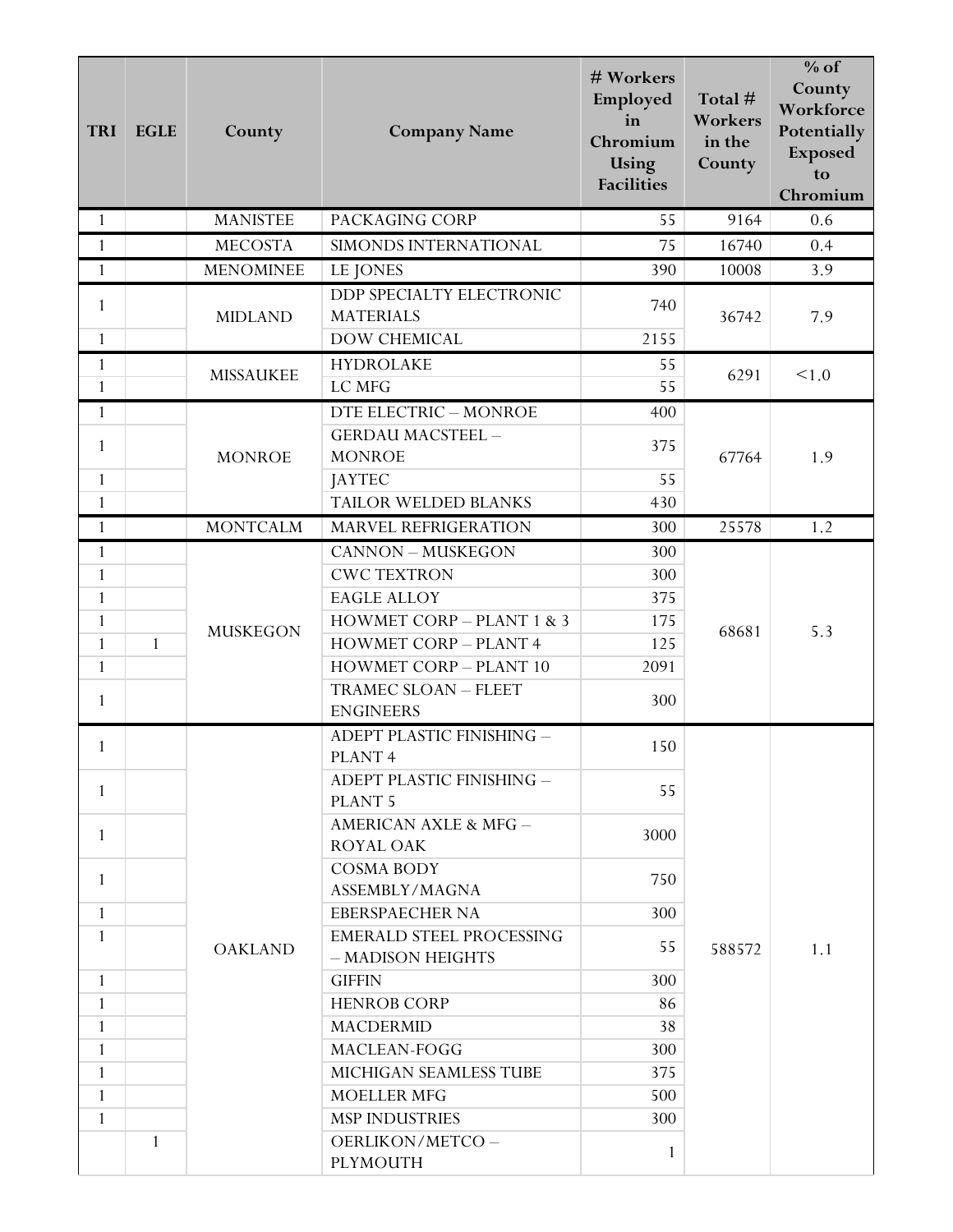| <b>TRI</b>   | <b>EGLE</b>  | County            | <b>Company Name</b>                              | # Workers<br>Employed<br>in<br>Chromium<br>Using<br><b>Facilities</b> | Total #<br>Workers<br>in the<br>County | $%$ of<br>County<br>Workforce<br>Potentially<br>Exposed<br>to<br>Chromium |
|--------------|--------------|-------------------|--------------------------------------------------|-----------------------------------------------------------------------|----------------------------------------|---------------------------------------------------------------------------|
| 1            | $\mathbf{1}$ |                   | OERLIKON/SULZER METCO                            | 55                                                                    |                                        |                                                                           |
| $\mathbf{1}$ |              | OAKLAND,          | PECO CARWASH SYSTEMS                             | 55                                                                    |                                        |                                                                           |
| $\mathbf{1}$ |              | continued         | <b>SHANNON PRECISION</b><br><b>FASTENER</b>      | 55                                                                    |                                        |                                                                           |
| $\mathbf{1}$ |              | OGEMAW            | <b>HYPERION MATERIALS &amp;</b><br><b>TECH</b>   | 202                                                                   | 7167                                   | 2.8                                                                       |
| $\mathbf{1}$ |              |                   | <b>EVOQUA WATER TECH</b>                         | 300                                                                   |                                        |                                                                           |
| $\mathbf{1}$ |              |                   | <b>FOGG FILLER</b>                               | 75                                                                    |                                        |                                                                           |
| 1            |              | <b>OTTAWA</b>     | <b>JH CAMPBELL GENERATING</b><br><b>PLANT</b>    | 5                                                                     | 148077                                 | 0.5                                                                       |
| $\mathbf{1}$ |              |                   | <b>LEGGETT &amp; PLATT</b>                       | 35                                                                    |                                        |                                                                           |
| $\mathbf{1}$ |              |                   | <b>METAL FLOW CORP</b>                           | 230                                                                   |                                        |                                                                           |
| 1            |              |                   | <b>SUPREME MACHINED</b><br><b>PRODUCTS</b>       | 40                                                                    |                                        |                                                                           |
| $\mathbf{1}$ |              |                   | <b>NEXTEER AUTO - PLANT 1</b>                    | 252                                                                   | 76397                                  |                                                                           |
| $\mathbf{1}$ |              | <b>SAGINAW</b>    | ORCHID ORTHOPEDIC<br><b>SOLUTIONS</b>            | 175                                                                   |                                        | 0.6                                                                       |
| $\mathbf{1}$ |              | <b>SANILAC</b>    | <b>ASCO NUMATICS</b>                             | 195                                                                   | 17641                                  | 1.1                                                                       |
| $\mathbf{1}$ |              | <b>SHIAWASSEE</b> | CIE NEWCOR MTG - OWOSSO                          | $\overline{2}$                                                        | 29839                                  | < 0.1                                                                     |
| $\mathbf{1}$ |              | <b>ST CLAIR</b>   | DTE ELECTRIC - BELLE RIVER<br><b>POWER PLANT</b> | 10                                                                    | 65042                                  | 0.1                                                                       |
| $\mathbf{1}$ |              |                   | MICHIGAN METAL COATINGS                          | 55                                                                    |                                        |                                                                           |
| $\mathbf{1}$ |              |                   | <b>AMERICAN AXLE &amp; MFG</b>                   | 600                                                                   |                                        |                                                                           |
| $\mathbf{1}$ |              | <b>ST JOSEPH</b>  | <b>ARMSTRONG</b><br><b>INTERNATIONAL</b>         | 3000                                                                  | 26418                                  | 13.6                                                                      |
| $\mathbf{1}$ |              | <b>WASHTENAW</b>  | DEXTER FASTENER TECH                             | 300                                                                   | 181294                                 | 0.2                                                                       |
| 1            |              |                   | AJAX METAL PROCESSING                            | 300                                                                   |                                        |                                                                           |
| 1            |              |                   | AK STEEL (CLEVELAND CLIFFS)                      | 55                                                                    |                                        |                                                                           |
| $\mathbf{1}$ |              |                   | DETROIT DIESEL - REDFORD                         | 6660                                                                  |                                        |                                                                           |
| 1            |              |                   | <b>DIPSOL OF AMERICA</b>                         | 55                                                                    |                                        |                                                                           |
| 1            |              |                   | <b>EDW C LEVY CO - PLANT 3</b>                   |                                                                       |                                        |                                                                           |
| 1            |              |                   | <b>EDW C LEVY CO - PLANT 6</b>                   | 371                                                                   |                                        |                                                                           |
| $\mathbf{1}$ |              |                   | <b>EES COKE BATTERY</b>                          | $\overline{7}$                                                        |                                        |                                                                           |
| 1            |              | <b>WAYNE</b>      | EQ DETROIT/US ECOLOGY                            | 300                                                                   | 686888                                 | 1.6                                                                       |
| 1            |              |                   | <b>EUCLID MFG CO</b>                             | 12                                                                    |                                        |                                                                           |
| 1            |              |                   | <b>FINTEX</b>                                    | 55                                                                    |                                        |                                                                           |
| 1            |              |                   | FMC LIVONIA TRANSMISSION<br><b>PLANT</b>         | 55                                                                    |                                        |                                                                           |
| 1            |              |                   | FMC WOODHAVEN FORGING<br><b>PLANT</b>            | 16                                                                    |                                        |                                                                           |
| $\mathbf{1}$ |              |                   | HOOVER TREATED WOOD<br><b>PRODUCTS</b>           | 55                                                                    |                                        |                                                                           |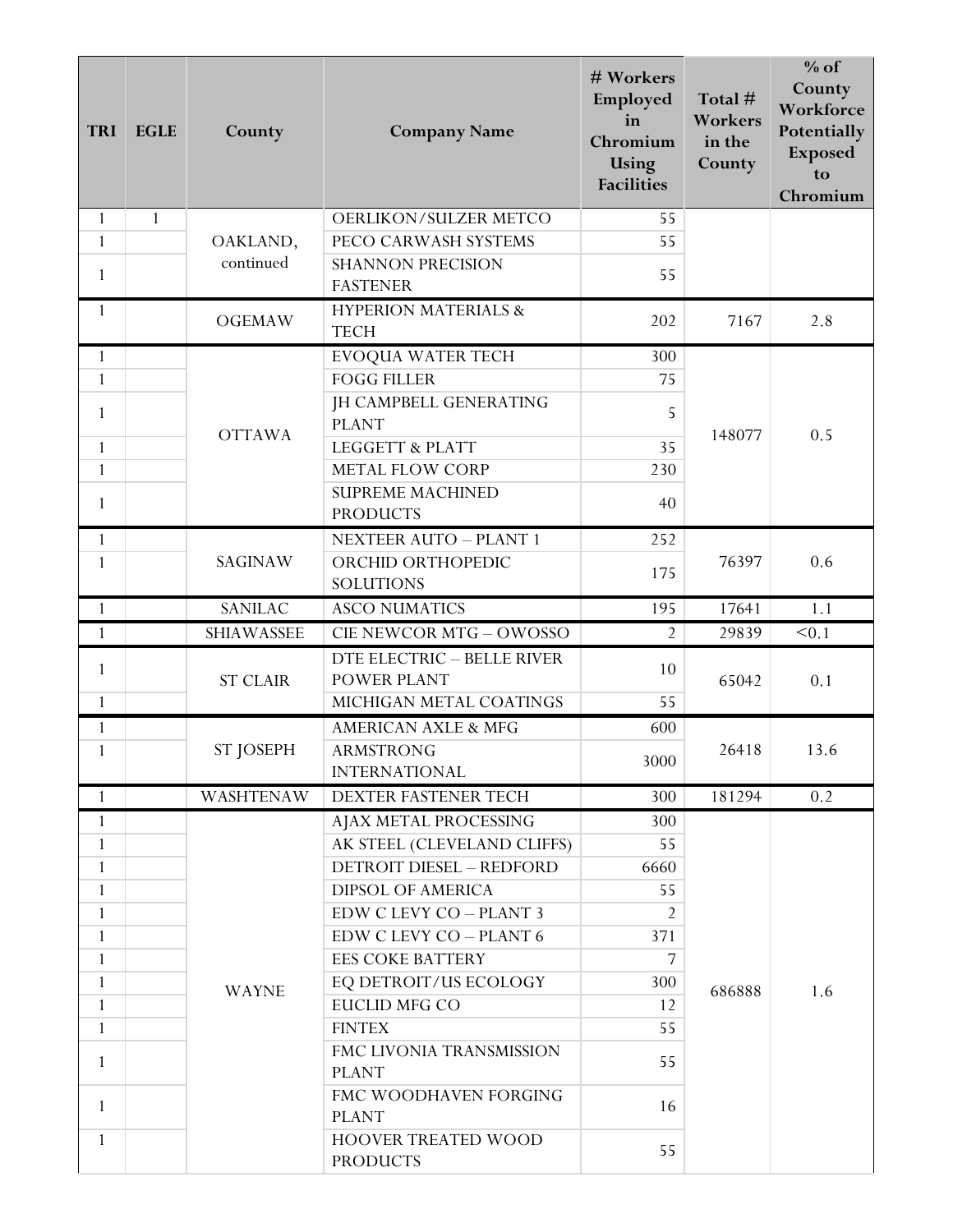| <b>TRI</b>   | <b>EGLE</b> | County       | <b>Company Name</b>                     | # Workers<br>Employed<br>in<br>Chromium<br>Using<br><b>Facilities</b> | Total #<br>Workers<br>in the<br>County | $%$ of<br>County<br>Workforce<br>Potentially<br><b>Exposed</b><br>to<br>Chromium |
|--------------|-------------|--------------|-----------------------------------------|-----------------------------------------------------------------------|----------------------------------------|----------------------------------------------------------------------------------|
| 1            |             |              | L & W $-6771$ & 6201<br><b>HAGGERTY</b> | 350                                                                   |                                        |                                                                                  |
| $\mathbf{1}$ |             |              | <b>MAGNI INDUSTRIES</b>                 | 170                                                                   |                                        |                                                                                  |
| $\mathbf{1}$ |             |              | MCGEAN-ROHCO                            | 55                                                                    |                                        |                                                                                  |
| $\mathbf{1}$ |             |              | NSS TECHNOLOGIES                        | 140                                                                   |                                        |                                                                                  |
| $\mathbf{1}$ |             |              | OAKLAND STAMPING                        | 7                                                                     |                                        |                                                                                  |
|              | 1           |              | <b>OERLIKON METCO</b>                   |                                                                       |                                        |                                                                                  |
| $\mathbf{1}$ |             | WAYNE,       | <b>ST MARYS CEMENT</b>                  | 55                                                                    |                                        |                                                                                  |
| $\mathbf{1}$ |             | continued    | STEEL INDUSTRIES - PLANT 1              | 175                                                                   |                                        |                                                                                  |
| $\mathbf{1}$ |             |              | <b>STEEL INDUSTRIES - PLANT 4</b>       | $\mathfrak{D}$                                                        |                                        |                                                                                  |
| $\mathbf{1}$ |             |              | TAILOR WELDED BLANKS                    | 375                                                                   |                                        |                                                                                  |
| $\mathbf{1}$ |             |              | UNISTRUT INTERNATIONAL                  | 300                                                                   |                                        |                                                                                  |
| $\mathbf{1}$ |             |              | US ECOLOGY MI (DYNECOL)                 | 55                                                                    |                                        |                                                                                  |
| $\mathbf{1}$ |             |              | US STEEL - GREAT LAKES<br><b>WORKS</b>  | 1500                                                                  |                                        |                                                                                  |
| $\mathbf{1}$ |             |              | <b>WAYNE DISPOSAL</b>                   | 50                                                                    |                                        |                                                                                  |
| $\mathbf{1}$ |             |              | W.S. MOLNAR CO                          | 30                                                                    |                                        |                                                                                  |
|              |             | <b>TOTAL</b> |                                         | 58146                                                                 | 3858468                                | 1.5                                                                              |

Table C—Michigan Workers Employed in Facilities that Use or Manufacture Diethanolamine, by County: 2020

| <b>TRI</b>   | <b>EGLE</b>  | County            | <b>Company Name</b>                              | # Workers<br>Employed<br>in<br>Diethanola-<br>mine Using<br><b>Facilities</b> | Total #<br>Workers<br>in the<br>County | $%$ of<br>County<br>Workforce<br>Potentially<br><b>Exposed</b> to<br>Diethanola-<br>mine |
|--------------|--------------|-------------------|--------------------------------------------------|-------------------------------------------------------------------------------|----------------------------------------|------------------------------------------------------------------------------------------|
| $\mathbf{1}$ | $\mathbf{1}$ | <b>CLARE</b>      | RENOSOL SEATING (LEAR) -<br><b>FARWELL PLANT</b> | 375                                                                           | 10440                                  | 3.6                                                                                      |
|              | 1            | <b>INGHAM</b>     | UNIVAR SOLUTIONS                                 | 15                                                                            | 136006                                 | < 0.1                                                                                    |
| $\mathbf{1}$ |              | <b>JACKSON</b>    | <b>CHEMETALL</b>                                 | 55                                                                            | 67407                                  | < 0.1                                                                                    |
|              | 1            | <b>KALKASKA</b>   | MAGNUM SOLVENT                                   | 16                                                                            | 7029                                   | 0.2                                                                                      |
| $\mathbf{1}$ | 1            | <b>LIVINGSTON</b> | AMERICAN CHEMICAL TECH<br>(SHELL - FOWLERVILLE)  | 55                                                                            | 90819                                  | < 0.1                                                                                    |
| 1            |              | <b>MACOMB</b>     | AXALTA COATING SYSTEMS -<br>MT CLEMENS PLANT     | 750                                                                           | 386942                                 | 0.2                                                                                      |
| $\mathbf{1}$ |              | <b>MUSKEGON</b>   | WEBB CHEMICAL SERVICE                            | 55                                                                            | 68681                                  | < 0.1                                                                                    |
|              | 1            | <b>OAKLAND</b>    | <b>HUNTSMAN</b>                                  | 175                                                                           | 588572                                 | < 0.1                                                                                    |
|              |              |                   | RECTICEL NORTH AMERICA                           | 132                                                                           |                                        |                                                                                          |
| $\mathbf{1}$ | $\mathbf{1}$ | <b>WAYNE</b>      | <b>BASF CORP</b>                                 | 175                                                                           | 686888                                 | 0.1                                                                                      |
|              | $\mathbf{1}$ |                   | <b>BAY LOGISTICS</b>                             | $\overline{4}$                                                                |                                        |                                                                                          |